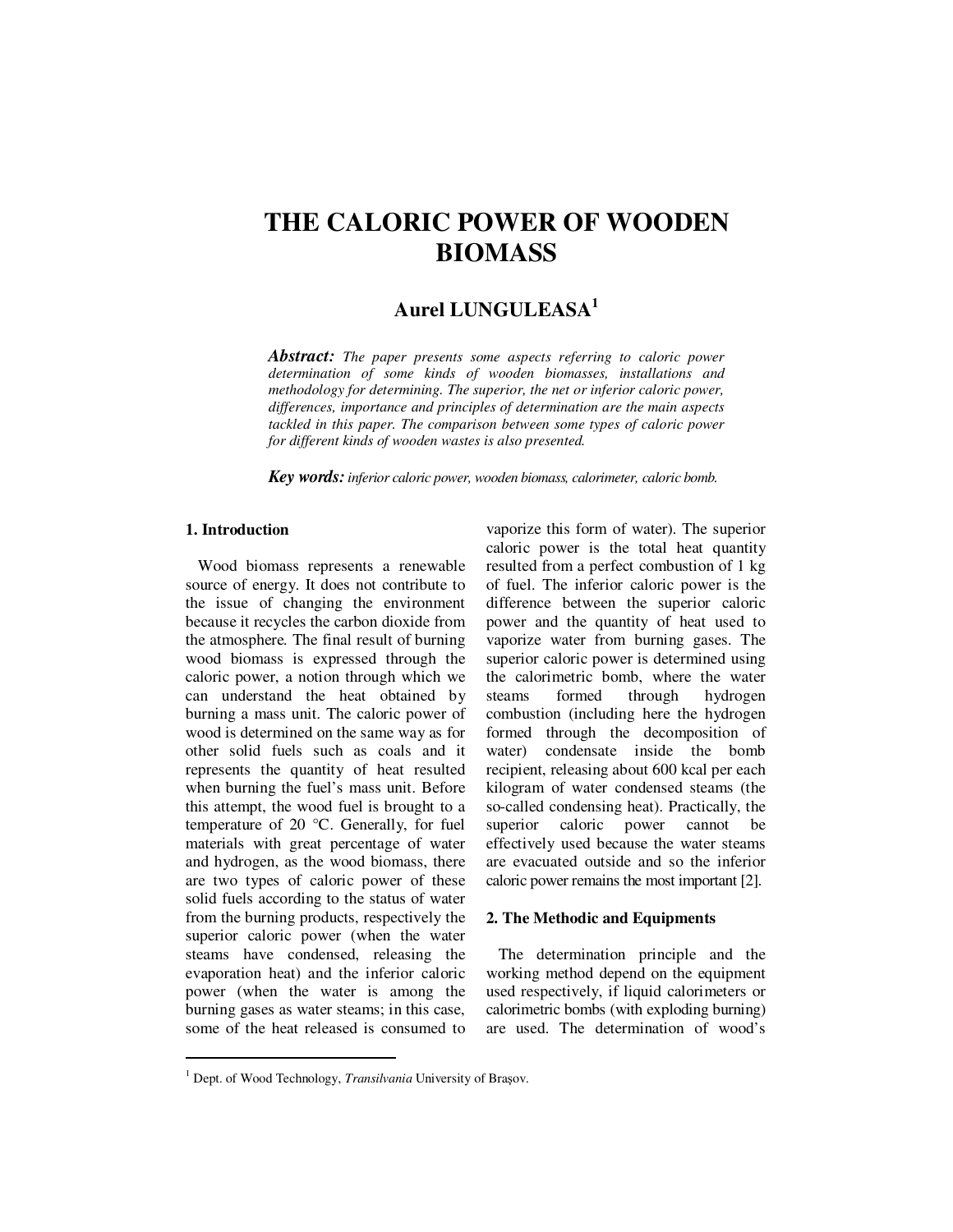caloric power using a liquid calorimeter is based on a volume increase of a calorimetric liquid that has a high dilatation factor as a result of the heat received when burning a precise quantity of fuel material. In these conditions, the volume increase of the calorimetric liquid indirectly represents the caloric power for this kind of fuel.

As for the calorimetric bomb, the caloric power of wood is determined by measuring the temperature difference of a certain quantity of water that cools the calorimetric bomb. This way, it is possible to determine the quantity of heat released by a mass unit of the solid fuel that has been analyzed; finally, this value represents the fuel's caloric power.

The installation used to determine the caloric power of wood (see Figure 1) has many components, respectively: the proper calorimeter (or the calorimetric bomb), the pressure decelerator, the oxygen tube, the micro-briquetting press, the ignition device connected to the electrical system, electronic balance, volumetric flasks, the mixing device with propeller, distillated water or calorimetric liquid etc. It is best firstly to prepare individually each of the installation's components (especially the calorimetric bomb), afterwards the connections are done and the installation is started by closing the electric circuit using a switcher. From this moment, the mixer automatically starts and it homogenizes the water temperature from the calorimetric container.

The determination starts in the moment when the temperature of elements inside the calorimetric container is uniform and has three stages:

- the initial stage, which has as purpose determining water temperature variations inside the calorimetric container, due to heat changing with exterior before burning. In this period of time, usually up to 5 minutes, the temperature is recorded by a precise thermometer. The last temperature from the initial stage actually represents the first temperature from the second stage. At the end of the initial stage, the switcher is pressed, determining the ignition of the fuel probe;

- the main stage has as purpose determining the water temperature increase in the calorimetric container, caused by the burning of the wood particle. To determine the final temperature, the values recorded are being read every minute. The final temperature is given by the maximum value of the temperature because after the temperature starts to drop it means that it doesn't receive any more heat from the caloric bomb;

- the final stage has as purpose calculating the average water temperature variation in the calorimetric container, because of the heat exchange with the exterior, after the burning took place. The same as in the first stage, the temperature recorded by a thermometer is read from one minute to another.

After this test is over, the calorimetric bomb is pulled out from the calorimetric container (after the gases have been evacuated and the bomb has been depressurized), further research is done to see if there had been a complete burning (by studying the ash obtained after the combustion). Also it has to be determined if all quantity of nickel-plated wire had been burned. The caloric power is determined using the following ratio [5]:

$$
Q_s = \frac{k(t_f - t_i + t_c) - q_s}{m}
$$
 [kcal/kg], (1)

where:  $k$  - calorimetric factor;  $t_f$  - the final temperature value;  $t_i$  - the initial temperature value; *tc* - temperature of combustible biomass;  $q_s$  - the heat consumed to burn the wire; *m* - the mass of the wood pellets.

This caloric power (see relation 1, where *Qs* is determined) can be considered to be the superior caloric power that has been calculated with great approximation. To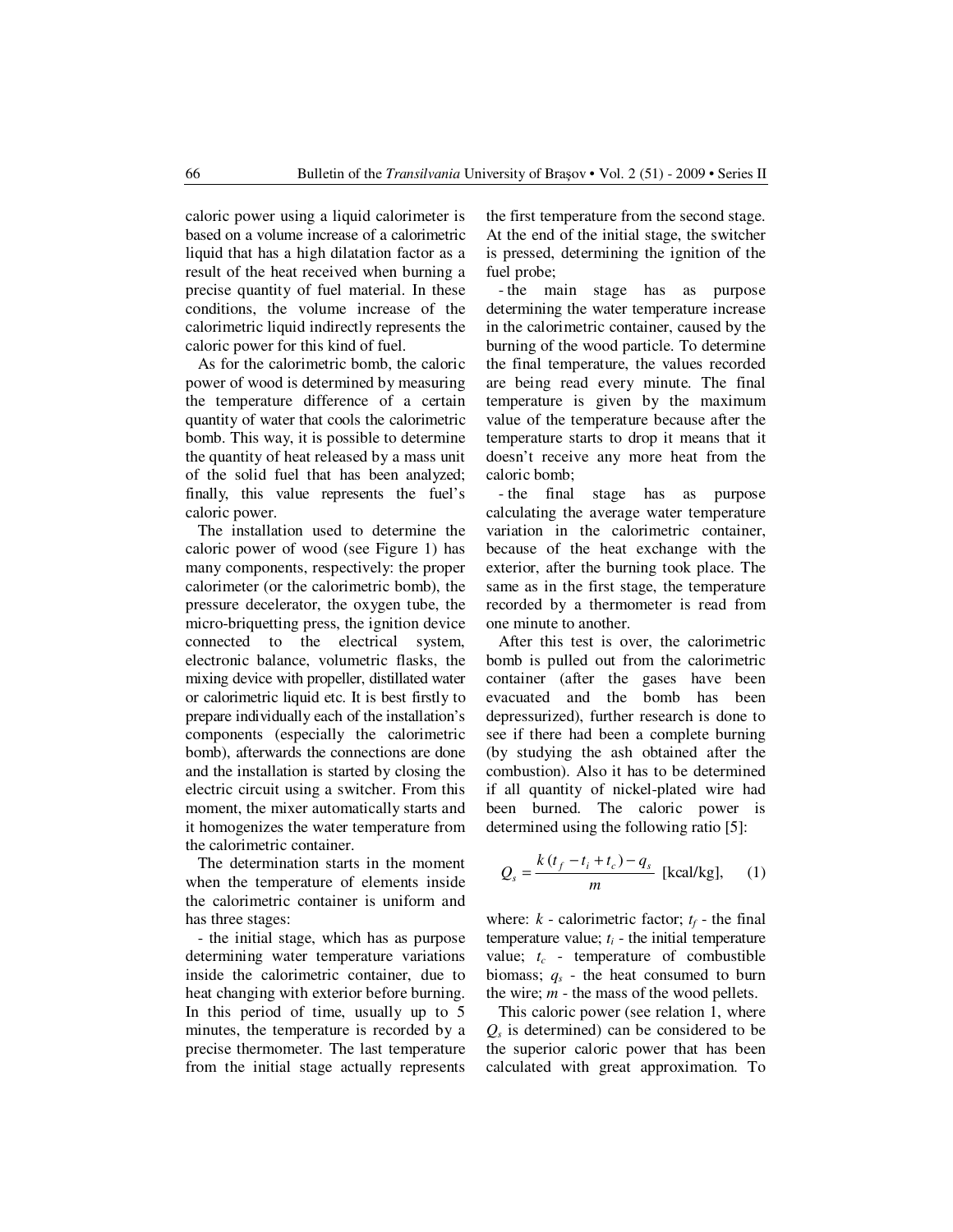obtain the exact caloric power, the following aspects have to be kept in mind:

- the quantity of heat released through the transformation of sulfur dioxide (resulted in burning processes) into sulfuric acid (dissolved in the water inside the bomb) is subtracted from the total obtained quantity;

- the sulfur content from the analyzed sample;

- the heat correction needed to form nitric acid is subscribed from the total heat.

The inferior caloric power  $(Q_i)$  of wood can be calculated with the following ratio:

$$
Q_i = Q_s - 6(U + 9h)
$$
 [kcal/kg], (2)

where: *U* - the wood sample's moisture content, expressed in %; *h* - the wood sample's hydrogen content expressed in %.

After an elaborated preparation of each of the calorimeter components, one can proceed to installing the device and using it. The calorimetric bomb is introduced inside the calorimetric container. The mixer and the cowl are then fixed. The electric installation's circuit is then closed so as to activate the mixer in order to make a uniform homogenization of the temperature.

The calorimetric bomb or the proper calorimeter is the main component of the installation used to determine the wood caloric power and it is made out several components (as it can be observed in Figure 1), respectively: cylindrical carcass, cowl; admission tube for oxygen; skillet for shock protection.

*The calorimetric bomb* (Figure 1). It is a container made out of special steel that is inert to acids resulted through burning; this is filled with oxygen at a pressure of 25-30 atm. From a metrological point of view, the caloric bomb has to resist at pneumatic pressures up to 50 atmospheres and at a hydraulic pressure of 200 atm., therefore resisting at the great pressures created when burning the researched fuel. The cowl is

equipped with a rubber fitting to ensure a perfect enclosure. The cowl has three openings. Opening 4 is used to introduce pressurized oxygen; a metallic pipe goes in from the exterior through this opening and it is used as electrode to light the fuel. Opening 5 is used to evacuate the burning product. The second electrode gets inside through opening 6 and it is isolated towards the bomb's mass. The solid fuel is gathered in a nickel-plated spiral which has its endings connected to electrodes. The nickel-plated spiral is chosen to be as convenient as possible, having 0.5 mm in diameter so as to become incandescent when the electricity passes through, thus lighting the fuel.



Fig. 1. *The calorimetric bomb:*  1 *- cylindrical carcass;* 2 - *cowl;* 3 - *ring-like support with three legs;* 4 *- oxygen admission shutter;* 5 *- shutter for evacuating burned gases;* 6 *- electrode;* 7 *- connection tube;* 8 *- draw bar;* 9 *- anchorage ferrule;*  10 *- metallic fitting;* 11 *- rubber fitting;* 12 *the cowl's articulated rib;* 13 *- protection shield;* 14 *- fuel button;* 15 *- skillet*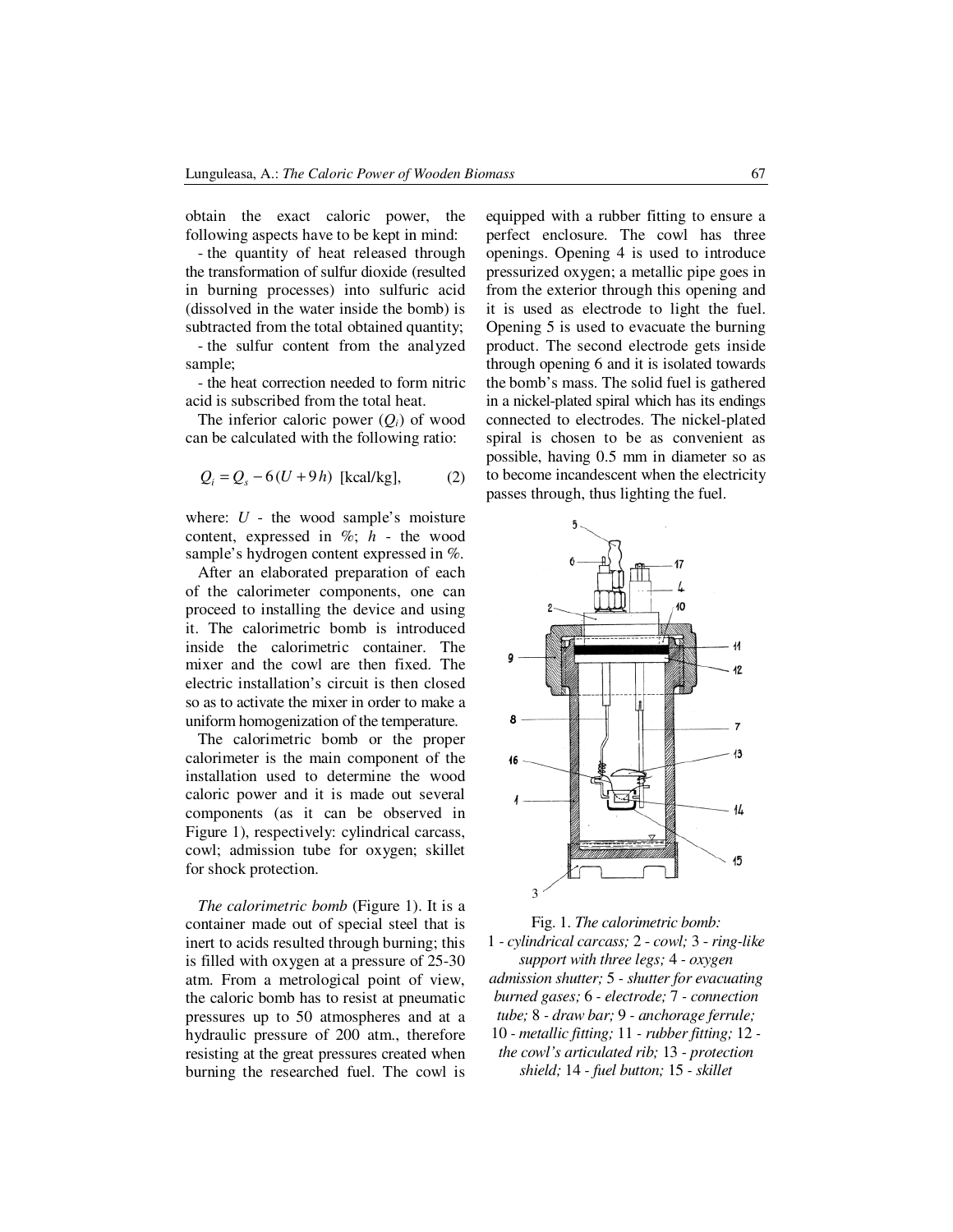The calorimetric bomb's carcass (1) is made out of resistant stainless steel which cannot be attached by acids and corroded. The cowl 2 has 2 valves 4 and 5 and an electrode 6. Through the valve 4 which communicates with tube 7, the pressurized oxygen is introduced into the calorimetric bomb. Through the valve 5 the burning gases from the calorimetric bomb are evacuated at the end of experiment. On tube 7 there is placed a safety screen 13 which does not allow the flame to reach the bomb's cowl. The skillet 15 has a protection purpose and can be made out of quart, porcelain or other material.

#### *Necessary accessories*

The necessary accessories for making determination are the following ones:

- the analytic balance for weighting the fuel sample, that has a top measuring accuracy of 0.0002 g;

- the oxygen tube, with a pressure redactor equipped with manometers; one of the manometers shows the pressure inside the oxygen tube and the other is assembled after the reduction valve has indicated the oxygen pressure inside the calorimetric bomb;

- two volumetric flasks, one of  $2000 \text{ cm}^3$ , the other of  $1000 \text{ cm}^3$  for measuring the water quantities introduced inside the calorimeter;

- the wire for lighting the fuel sample, made out of soft steel, nickel, silver, platinum and which has a width of approx. 0.1 mm and a cotton wire which sustains the burning.

When there is no explosive burning, the liquid-dilatation calorimeter is used; in this case the installation used to determine the caloric power is simpler than the one using the calorimetric bomb. Using the calorimetric bomb, the superior caloric power  $O_s$  is determined, in the premise of a complete burning and an oxygenic atmosphere, at approximately 25 bars and

also the inferior caloric power  $Q_i$  can be deduced through calculus, after analyzing the water present inside the fuel. Using the calorimetric bomb, the quantity of heat obtained when burning a known mass of fuel that has previously been very precisely weighted can be determined.

#### **3. The Experiment**

First, the fuel that has to be researched is weighted (a fuel button that has maximum weight of 1 kg). The fuel is wrapped, or penetrated by a nickel-plated spiral (or made out of electrolytic soft iron), which has its endings connected to the electrodes that are placed on the calorimetric bomb's cowl. After the cowl is screwed on, the bomb is connected with an oxygen tube. The evacuation valve is left opened and the oxygen tube is turned on until the manometer, connected to the oxygen tube, indicates a post-decelerator pressure of 22- 30 atm. This will also be the pressure inside the bomb. Being prepared this way, the bomb is introduced inside the calorimeter, where it has to get  $2000-2500$  cm<sup>3</sup> of water that has a temperature with  $2^{\circ}$ C higher than the ambient environment's one:

- the calorimetric bomb is introduced inside the calorimetric reservoir, sealing the bomb (in no circumstances gas bubbles should appear on the surface);

- the connection with the electric circuit is made, without pressing the ignition button;

- the mixer is installed so that when it moves, it doesn't make contact with the bomb or the calorimeter's walls;

- the Beckmann thermometer is introduced in the water from the calorimeter;

- the thermostat is covered with its cowl and the temperature' sight glass is turned on from the draw bar so that the thermometer's scale marks are clear.

#### *The initial stage*

The Beckmann thermometer is read at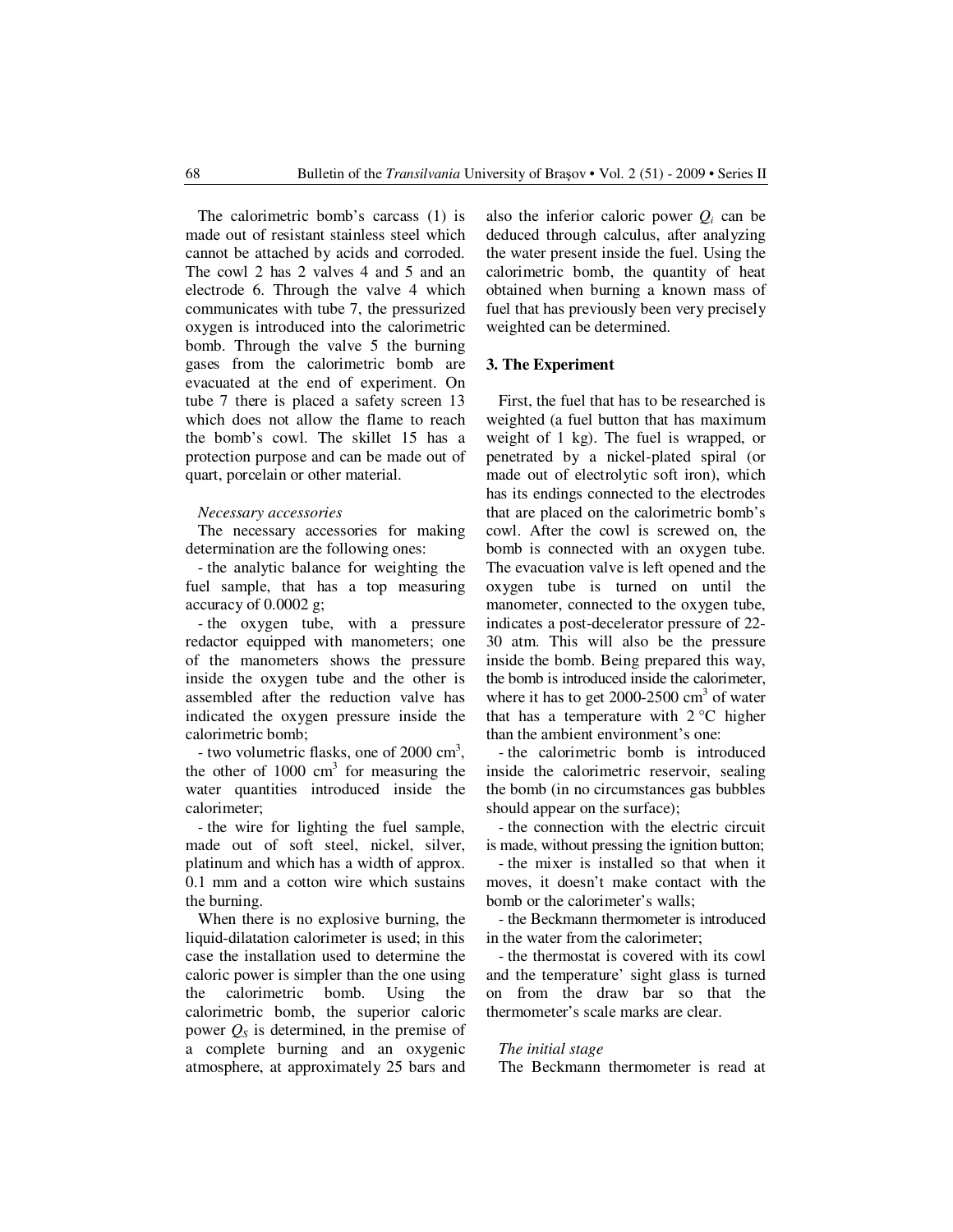temperature  $t_0$  at a certain moment, then further indications are read each minute for 5 minutes and the indicated temperature *t<sup>i</sup>* is written down. This stage is necessary to calculate the heat lost at the calorimeter's exterior.

#### *The main stage*

After reading the last temperature *ti* from the initial stage, the ignition button is pressed. Then one must keep track of the temperature increase until it reaches the maximum value. We mark this value with *tf* and the time period (in minutes) from ignition until the temperature  $t_f$  has been reached. The indications are also read from minute to minute and written down in a table.

#### *The final stage*

After the maximum temperature has been reached, a fact that can be observed through a constant or decreasing temperature, further temperature readings are written each minute, for another five minutes. This stage together with the preliminary one is necessary to calculate the quantity of heat lost outside the calorimeter.

The evacuation shutter is opened and the burned gases are carefully evacuated. If the burning is complete, then one must determine the waste quantity by weighting it and determine the sulfur from the bomb.

# **4. Processing Experimental Data**

The water's equivalent value for the calorimeter will be the average of 5 consecutive determinations on condition that the differences between the values of these determinations would not be higher than 10 grams. First influence of caloric power is moisture content of wooden pieces and is showed in Figure 2, for superior and inferior caloric power.

It is normal that the caloric power of wooden biomass to decrease with the increase of moisture content because of great amounts of water steams which are eliminated from wood. The caloric power and the humidity content have a linear dependency.

For the wet fuel, a part of the fuel's energy is used to boost up the temperature and another part is consumed to vaporize water. Other influences can be seen in Figure 3 such as group of wood (softwood and hardwood) and even chemical resin. Volatile substances from wood accelerate the wood burning and consequently increase caloric power of wood [3].



Fig. 2. *Influence of moisture content upon caloric power*